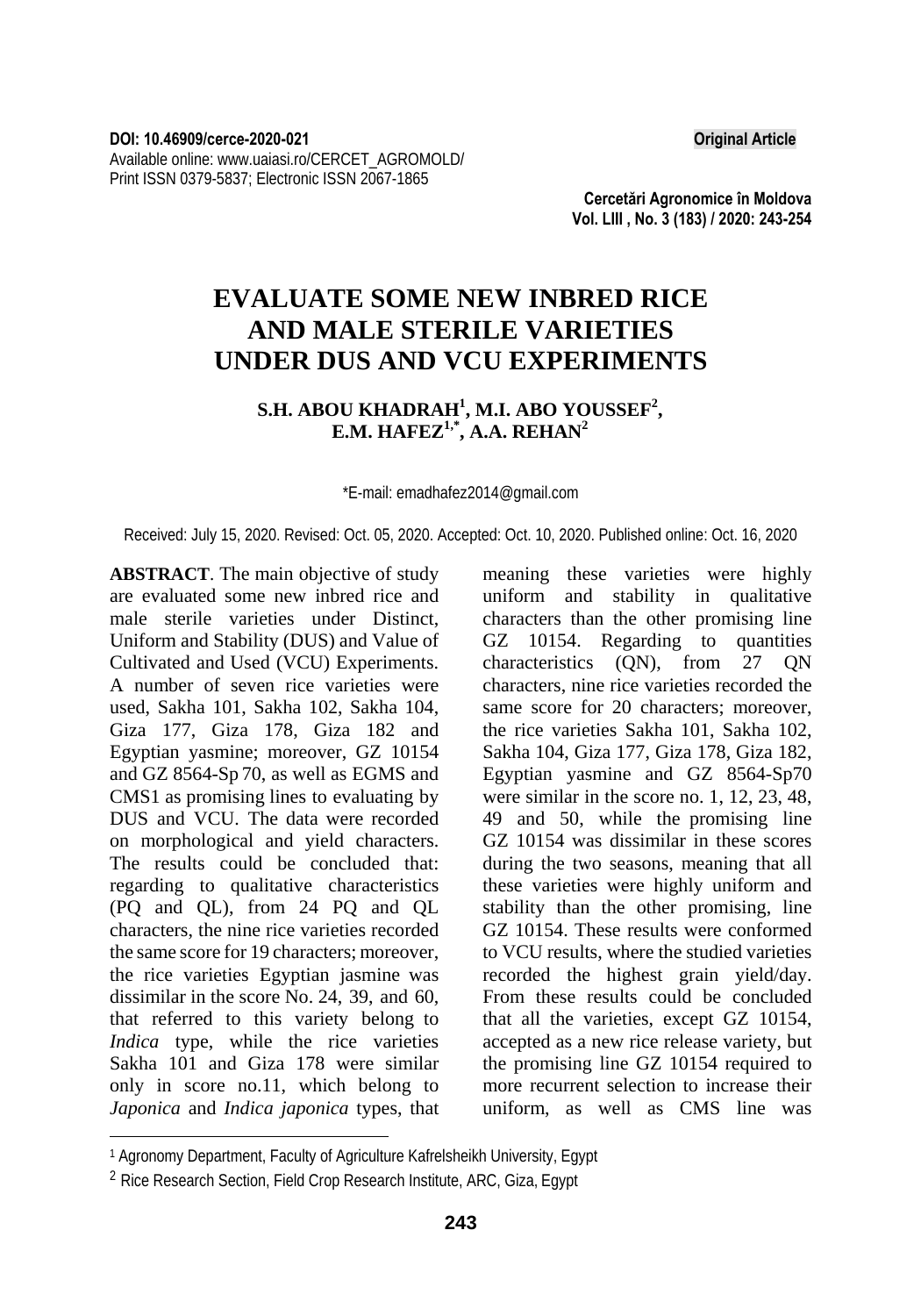accepted could be evaluated under different conditions, but EGMS should be evaluated under heat stress conditions.

**Keywords:** DUS: Distinctness, Uniformity and Stability; VCU: Value for Cultivation and Used.

## **INTRODUCTION**

Rice (*Oryza sativa* L.) is one of the most important cereal crops in all over the world. In Egypt it is one of the major cereal crops. The total cultivated area of rice crop about 0.858 million fed., produced about 3.12 million ton of paddy rice with an average of 3.64 t/fed., which was considered one of the highest average yield in the world**.** This is a unique and model act, which gives equal importance to the farmers and breeders and treats them as partners in their efforts for sustainable food security (Patra, 2000; Hafez *et al.,* 2019a). Thus, the process of variety identification includes several steps (Identification of a variety, Confirmation of the variety, Distinctness of the variety from all other in common knowledge, Purity of the variety and Characterization of the variety), which enumerates its full descriptors. For a future release of cultivars, it is important to know the correlation among genotypes, especially male sterile across the environments, the coefficients of determination the effects of genotype and the interactions with other effects, such as locations, years, seasons, etc. and the components of total phenotypic variance. In the VCU tests, inferences should be drawn on individual

environments, medium environments and new environments outside the experimental network (Resende, 2007; Hafez and Abou El-Hassan, 2015). Therefore, the main objective is: using DUS and VCU testing to characterization some of rice varieties and two types of male sterile.

## **MATERIALS AND METHODS**

This experiment was carried out at the experimental Farm of Sakha Agriculture Research Station, Kafr El Sheikh Governorate, Egypt, and some inbred rice were evaluated during two successive summer seasons of 2016 and 2017. The main objective was to test varieties and two types of male sterile by using Distinct, Uniform and Stability (DUS) and the Value of Cultivated and Used (VCU.)

A number of 7 rice varieties were used, Sakha 101, Sakha 102, Sakha 104, Giza 177, Giza 178, Giza 182 and Egyptian yasmine. Moreover (GZ.10154, GZ8564- Sp70, CMS and EMS), as promising lines under releasing and evaluating by DUS and VCU tests under tow planting methods: the first one is drill method and was planted by machine for DUS and the second planting method is manual transplanting for VUC, during  $15<sup>th</sup>$  May for each of 2015, 2016 and 2017 seasons, respectively. The experimental design was a randomized complete block design with three replications; the culture practices were applied as recommended by RRTC (2014). The date was recorded according to UPOV (2004).

For DUS test "Quantitative characteristics" are those where the expression covers the full range of variation from one extreme to the other. The expression can be recorded on a onedimensional, continuous or discrete, linear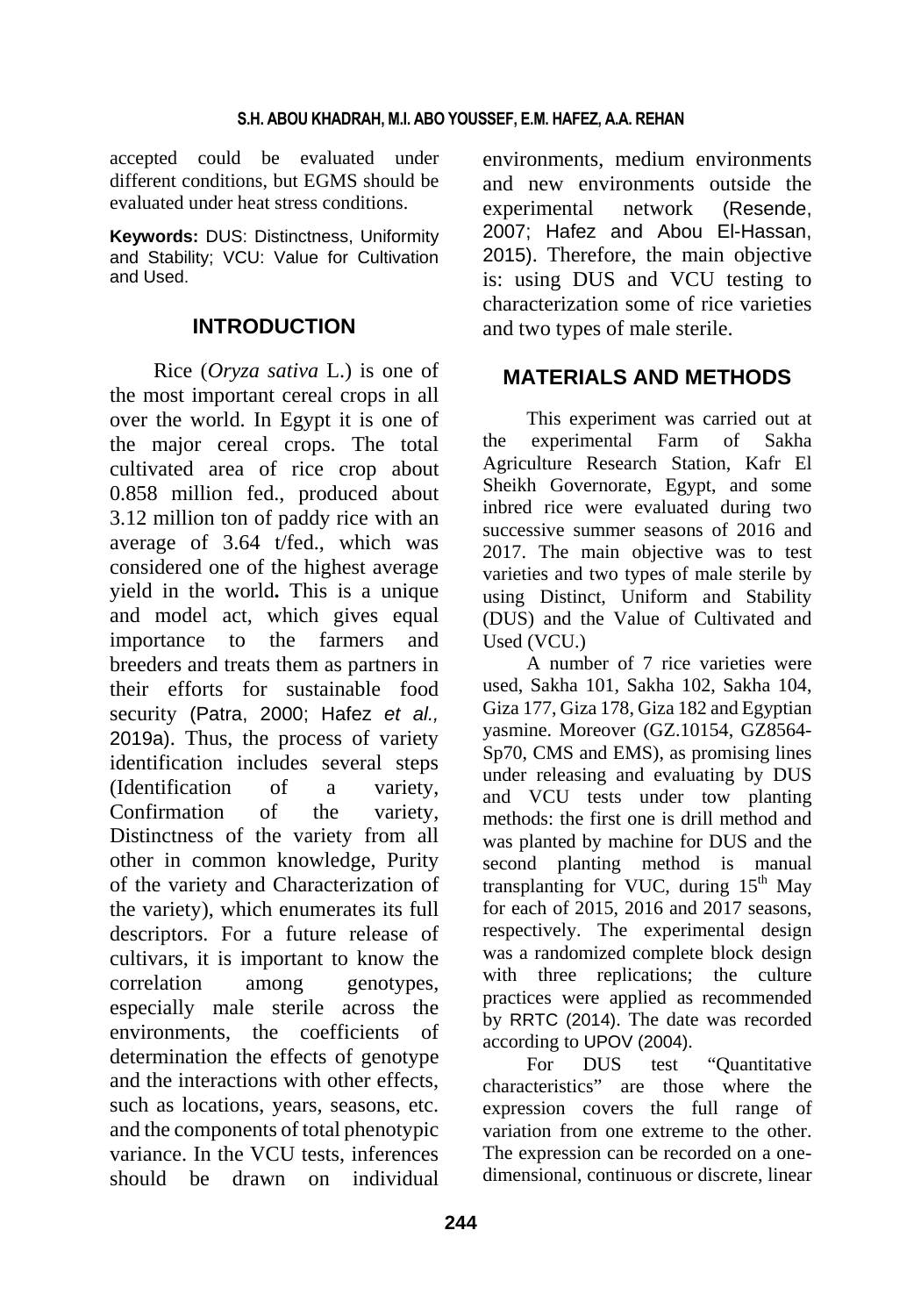scale. "Qualitative characteristics" are those that are expressed in discontinuous states (*e.g.* sex of plant: dioeciously female (1), dioeciously male (2), monoecious unisexual (3), monoecious hermaphrodite (4). These states are selfexplanatory and independently meaningful. In the case of "Pseudoqualitative Characteristics," the range of expression is at least partly continuous, but varies in more than one dimension [*e.g.* shape: ovate (1), elliptic (2), circular (3), obviate (4)] and cannot be adequately described by just defining two ends of a linear range.

For VCU test, the data were recorded on morphological and yield characters as research by SES 2014**.** All statistical analysis was performed using analysis of variance technique by means of "COSTAT" computer soft war package (Gomez and Gomez 1984).

## **RESULTS AND DISCUSSION**

The results obtained from the present investigation in the three successive seasons of 2015, 2016 and 2017 are presented and discussed in two topics, as follows:

1) (DUS) Distinct, Uniform and Stability (DUS) tests under drill planting method;

2) Value of Cultivated and Used (VCU) of some rice varieties under transplanting methods.

To establish distinctiveness among rice cultivars, 51 characters have been used. Qualitative characters are considered as morphological markers in the identification of rice varieties, because they are less influenced by environmental changes.

Regarding to **qualitative** 

**characteristics** (PQ and QL), as shown in (*Tables 1* and *3*), the nine rice varieties recorded the same score for 19 characters; moreover, the promising varieties under releasing were dissimilar in the testing no.1, 24, 39, 46, and 60, indicating to the variances in morphological characters, while the promising varieties Sakha 101 and Giza 178 were similar only in testing no.11, as well as promising lines GZ8564-Sp70 and Sakha 101 were similar in testing no. 39, that meaning the promising line GZ 8564- Sp70 it's homozygous line during the two seasons. The Egyptian yasmin was dissimilar with studied varieties in the testing no. 39 and 60, but similar with Giza 182 in the testing no. 60, that meaning could be distinguish between *Indica* and *Japonica* type by these testing. For the male sterile, the CMS line was dissimilar with studied varieties in the testing no 20 and 39, while the EGMS line was similar to the studied varieties in the testing no. 20 and 39; that meaning could be evaluate the CMS line under different condition, but the EGMS line should be evaluate under heat stress conditions. These results were confirmed by Raut (2003), who concluded that characterization of variety is useful to identify and avoid duplication.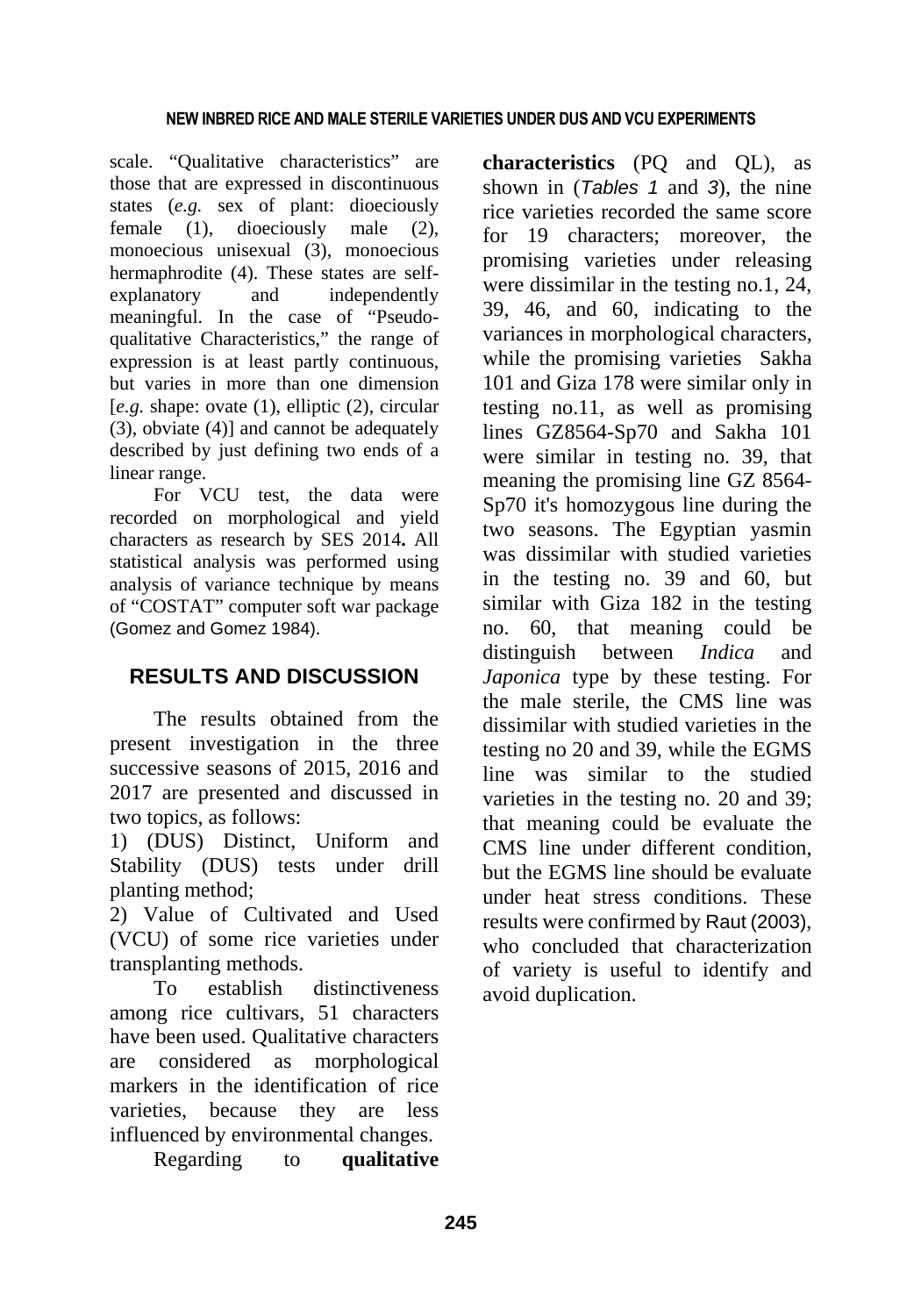### **S.H. ABOU KHADRAH, M.I. ABO YOUSSEF, E.M. HAFEZ, A.A. REHAN**

| <b>Scaling</b>          | <b>Traits</b>                                                   |                 |                |                         |                |                |                                        |                |                |                |                |                |                |                         |                | SK101SK102SK104GZ177GZ178GZ182JASM |
|-------------------------|-----------------------------------------------------------------|-----------------|----------------|-------------------------|----------------|----------------|----------------------------------------|----------------|----------------|----------------|----------------|----------------|----------------|-------------------------|----------------|------------------------------------|
| test no.                |                                                                 |                 | 15             |                         |                |                | 16 15 16 15 16 15 16 15 16 15 16 15 16 |                |                |                |                |                |                |                         |                |                                    |
| 2                       | Basal leaf: sheath color                                        | PQ 1            |                | 1                       | 1              | 1              | 1                                      | 1              | 1              | 1              | 1              | 1              | 1              | 1                       | 1              | 1                                  |
| $\overline{\mathbf{4}}$ | Leaf: anthocyanin coloration QL 1                               |                 |                | 1                       | 1              | 1              | 1                                      | 1              | 1              | 1              | 1              | 1              | 1              | 1                       | 1              | $\mathbf{1}$                       |
| 6                       | Leaf sheath: anthocyanin<br>coloration                          | QL 1            |                | 1                       | 1              | 1              | 1                                      | 1              | 1              | 1              | 1              | 1              | 1              | 1                       | 1              | 1                                  |
| 9                       | Leaf: anthocyanin coloration<br>of auricles                     | QL 1            |                | 1                       | 1              | 1              | 1                                      | 1              | 1              | 1              | 1              | 1              | 1              | 1                       | 1              | 1                                  |
| 10                      | Leaf: anthocyanin coloration<br>of collar                       | QL              | $\overline{1}$ | 1                       | 1              | 1              | 1                                      | 1              | 1              | 1              | 1              | 1              | 1              | 1                       | 1              | 1                                  |
| 11                      | Leaf: shape of ligules                                          | PQ <sub>2</sub> |                | $\mathbf 2$             | 3              | 3              | 3                                      | 3              | 3              | 3              | $\overline{2}$ | $\mathbf{2}$   | 3              | 3                       | 3              | 3                                  |
| 12                      | Leaf: color of ligules'                                         | <b>PQ 1</b>     |                | 1                       | 1              | 1              | 1                                      | 1              | 1              | 1              | 1              | 1              | 1              | 1                       | 1              | $\overline{1}$                     |
| 17                      | Culm: habit                                                     | <b>PQ 1</b>     |                | 1                       | 1              | 1              | 1                                      | 1              | 1              | 1              | 1              | 1              | 1              | 1                       | 1              | 1                                  |
| 20                      | Male sterility                                                  | PQ 1            |                | 1                       | 1              | 1              | $\overline{1}$                         | 1              | 1              | 1              | 1              | 1              | 1              | 1                       | 1              | $\overline{1}$                     |
| 21                      | Lemma: anthocyanin<br>coloration of keel (early<br>observation) | QN <sub>1</sub> |                | 1                       | 1              | 1              | 1                                      | 1              | 1              | 1              | 1              | 1              | 1              | 1                       | 1              | 1                                  |
| 22                      | Lemma: anthocyanin<br>coloration of area below<br>apex          | QN 1            |                | 1                       | 1              | 1              | 1                                      | 1              | 1              | 1              | 1              | 1              | 1              | 1                       | 1              | 1                                  |
| 24                      | Spikelet: color of stigma                                       | PQ 1            |                | 1                       | 3              | 3              | 1                                      | 1              | 1              | 1              | 1              | 1              | 1              | 1                       | 3              | 3                                  |
| 27                      | Stem: anthocyanin<br>coloration of nodes                        | QL 1            |                | 1                       | 1              | 1              | 1                                      | 1              | 1              | 1              | 1              | 1              | 1              | 1                       | 1              | 1                                  |
| 29                      | Stem: anthocyanin<br>coloration of internodes                   | QL 1            |                | 1                       | 1              | 1              | 1                                      | 1              | 1              | 1              | 1              | 1              | 1              | 1                       | 1              | 1                                  |
| 32                      | Panicle: awns                                                   | QL              | 1              | 1                       | 1              | 1              | 1                                      | 1              | 1              | 1              | 1              | 1              | 1              | 1                       | 1              | 1                                  |
| 37                      | Spikelet: color of tip of<br>lemma                              | PQ 1            |                | 1                       | 1              | 1              | 1                                      | 1              | 1              | 1              | 1              | 1              | 1              | 1                       | 1              | 1                                  |
| 39                      | Panicle: attitude in relation<br>to stem                        | PQ <sub>2</sub> |                | $\overline{c}$          | $\overline{2}$ | 2              | $\overline{2}$                         | 2              | 2              | $\overline{2}$ | 2              | $\overline{2}$ | 2              | 2                       | 3              | 3                                  |
| 40                      | Panicle: presence of<br>secondary branching                     | QL 9            |                | 9                       | 9              | 9              | 9                                      | 9              | 9              | 9              | 9              | 9              | 9              | 9                       | 9              | 9                                  |
| 41                      | Panicle: type of secondary<br>branching                         | PQ 1            |                | 1                       | 1              | 1              | 1                                      | 1              | 1              | 1              | 1              | 1              | 1              | 1                       | 1              | 1                                  |
| 46                      | Lemma: color                                                    | PQ <sub>2</sub> |                | 2                       | $\mathbf{2}$   | 2              | $\mathbf{2}$                           | 2              | 2              | 2              | 2              | $\overline{2}$ | 2              | 2                       | $\mathbf{2}$   | $\mathbf{2}$                       |
| 47                      | Lemma: ornamentation                                            | <b>PQ 1</b>     |                | 1                       | 1              | 1              | 1                                      | 1              | 1              | 1              | 1              | 1              | 1              | 1                       | 1              | 1                                  |
| 52                      | Glume: color                                                    | PQ <sub>2</sub> |                | $\overline{\mathbf{2}}$ | $\mathbf{2}$   | $\overline{2}$ | $\overline{\mathbf{2}}$                | $\overline{2}$ | $\overline{2}$ | $\overline{2}$ | $\overline{2}$ | $\overline{2}$ | $\overline{2}$ | $\overline{\mathbf{2}}$ | $\overline{2}$ | $\overline{\mathbf{2}}$            |
| 60                      | Decorticated grain: shape<br>(in lateral view)                  | PQ <sub>3</sub> |                | 3                       | 4              | 4              | 4                                      | 4              | 4              | 4              | 4              | 4              | 5              | 5                       | 5              | 5                                  |
| 61                      | Decorticated grain: color                                       | PQ 1            |                | 1                       | 1              | 1              | 1                                      | 1              | 1              | 1              | 1              | 1              | 1              | 1                       | 1              | 1                                  |

### **Table 1 - Scaling test for PQ (pseudo-qualitative) and QL (qualitative) under DUS experiment, during 2015 and 2016 seasons**

Qualitative traits being more stable over generations reveled that

meet the continuously expanding needs of varietals improvement, the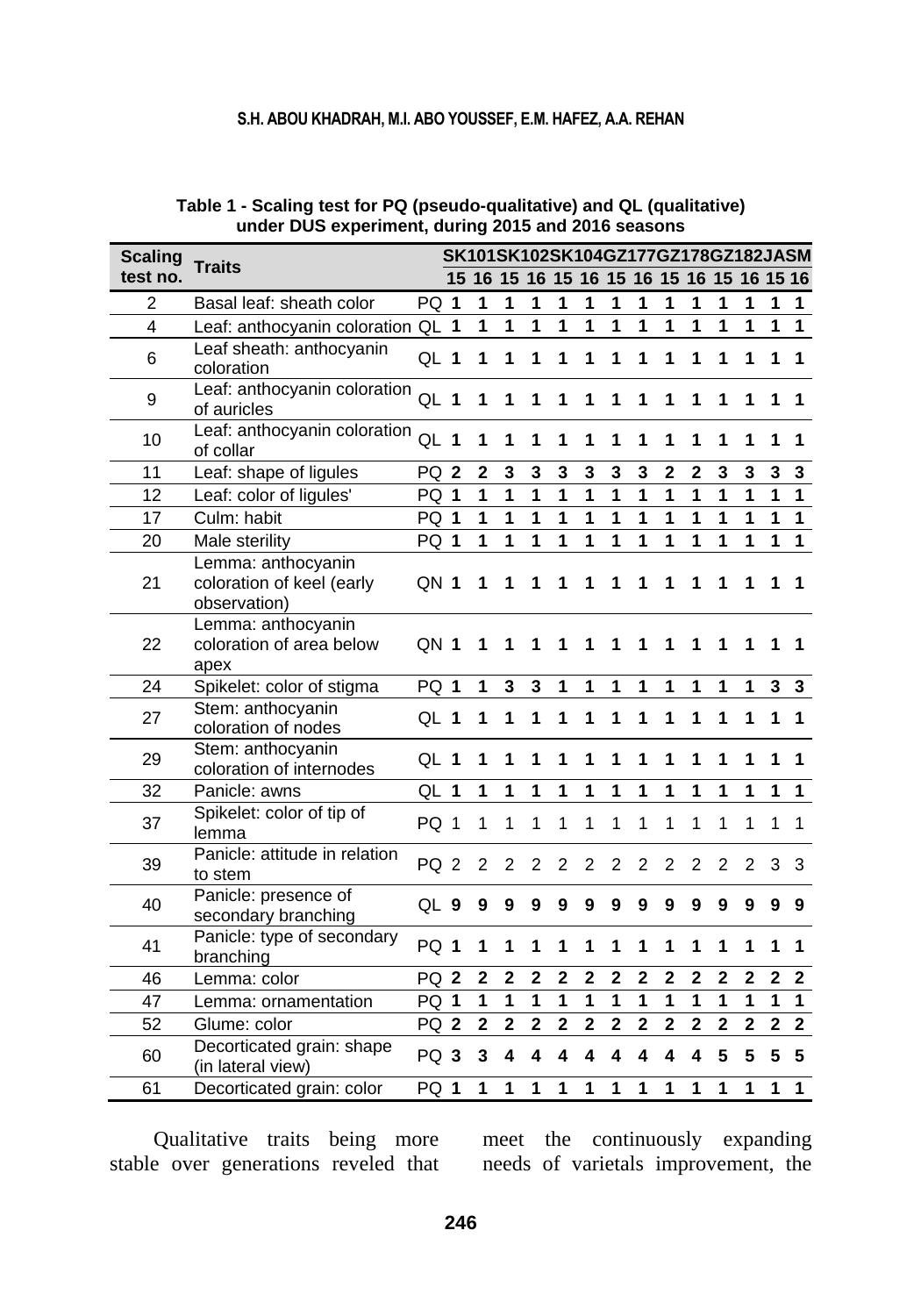assemblage, evaluation, preservation and characterization of the entire existing genotypes are essential to more rewarding breeding efforts. Also, Shobha *et al.* (2004) reported that among the qualitative trait, 46 (22 essential and 24 additional) visually assessed characteristics were observed, according to the National Test Guidelines for DUS test in rice, which was developed by Directorate of Rice Research Rajendranagar, Hyderabad (Hafez and Seleiman, 2017)

Regarding to **quantitive characteristics** (QN*)* (*Tables 2* and *4*), from 27 QN characters, the nine rice genotypes recorded the same score for 20 characters; moreover, the promising varieties Sakha 101, Sakha 102, Sakha 104, Giza 177, Giza 178, Giza 182, Egyptian yasmin, GZ8564- Sp70 and GZ10154 were dissimilar in the testing No. 3, 13, 16, 19 and 44, while the promising line GZ10154 was dissimilar in the testing No.3,8,13,19 36,42,43,44 and 53, during two season, that meaning the promising line GZ 8564-SP70 was highly uniform and stability in quantitive characteristics than the other promising line GZ10154. For the testing No. 19 and 44, as shown in *Tables 2* and *4*, the early maturing varieties, Sakha 102, Giza 177 and Giza 182, recorded the score no. 3, while the medium maturing varieties Sakha 104 and Giza 178 recorded the score no. 5, but the medium late maturing varieties Sakha 101, GZ 8564-Sp70 and GZ10154 recorded the score no. 7. Finally, the

variety Egyptian yasmin recorded the score no. 9, as late maturing variety. On the other side, the CMS line record the score no. 7 as medium late maturing variety, while the EGMS line recorded the score no. 5 as medium maturing variety. The results were confirmed by those obtained from VCU experiment**.**

For any variety to be capable of protection it must first be clearly defined. Only after a variety has been defined can it be finally examined for fulfillment of DUS criteria required for protection. All acts of the (UPOV) convention have established that a variety is defined by its characteristics and that those characteristics are therefore the basis on which a variety can be examined for DUS. In addition to their use in defining a variety, characteristics are the basis for examining distinctness, uniformity and stability (Hafez *et al.,* 2014; Kheir *et al.,* 2019; Seleiman *et al.,* 2019).

The material to be submitted for the examination of DUS should be representative of the candidate variety. In the case of varieties with a particular cycle of propagation, such as hybrid and synthetic varieties, this means that the material tested should include the final stage in the cycle of propagation. The plant material submitted for examination should be visibly healthy, not lacking in vigor or affected by any important pests or diseases and, in the case of seed, should have sufficient germination capacity for the conduct of a satisfactory examination (Hafez and Kobata, 2012).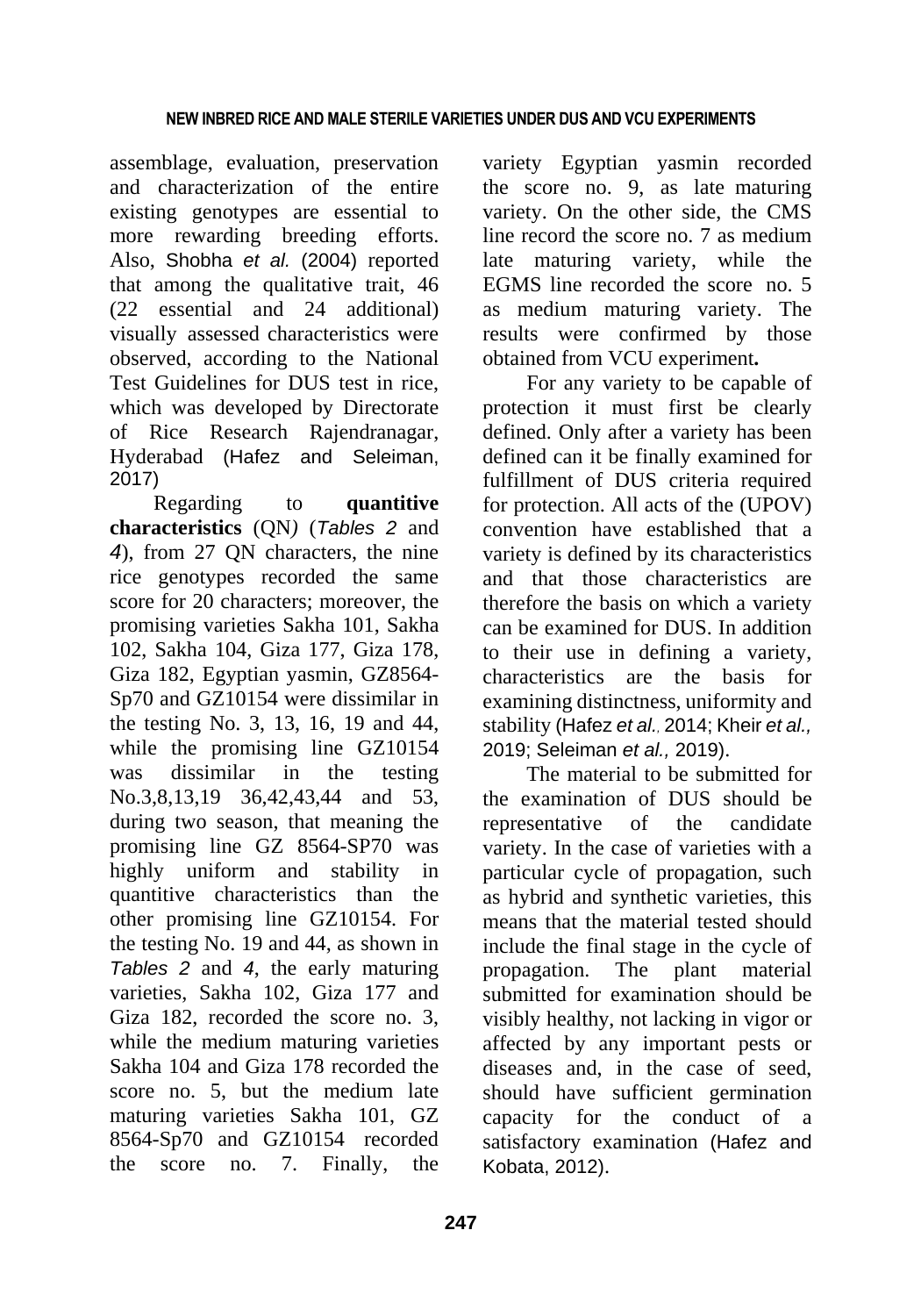|                | i apie z - scaling lest for quartitude characters under DOS experiment, quinq zo lo and zo lo seasons |                        |               |                                   |                  |                          |                  |                |                  |                  |               |                |                  |               |                  |
|----------------|-------------------------------------------------------------------------------------------------------|------------------------|---------------|-----------------------------------|------------------|--------------------------|------------------|----------------|------------------|------------------|---------------|----------------|------------------|---------------|------------------|
| Scaling        | Traits                                                                                                |                        | <b>SK101</b>  |                                   | <b>SK102</b>     |                          | <b>SK104</b>     | GZ1            | 177              | GZ178            |               | GZ182          |                  | JAS ME        |                  |
| est no.        |                                                                                                       |                        | 15            | 15<br>$\frac{6}{2}$               | $\frac{6}{2}$    | 15                       | $\frac{6}{5}$    | 15             | $\frac{6}{5}$    | $\frac{5}{1}$    | $\frac{6}{5}$ | 15             | $\frac{6}{5}$    | 15            | $\frac{6}{5}$    |
|                | Coleoptiles: anthocyanin coloration                                                                   | $\overline{5}$         |               |                                   |                  |                          |                  | $\overline{ }$ |                  | ÷                |               |                |                  |               |                  |
| ω              | Leaf: intensity of green color                                                                        | $\frac{2}{\sigma}$     | 5             | 5<br>5                            | 5                | 5                        | 5                | ε              | ς                | 5                | 5             | 5              | 5                | ς             |                  |
| 8              | Leaf blade: pubescence of surface                                                                     | 증                      |               |                                   |                  |                          |                  |                |                  |                  |               |                |                  |               |                  |
| 12             | Leaf: color of ligule                                                                                 | $\frac{2}{\sigma}$     |               |                                   |                  |                          |                  |                |                  |                  |               |                |                  |               |                  |
| 13             | Leaf blade: length                                                                                    | QN 22.8                |               | 26.3<br>22.9                      | 26.3             | 23.5                     | 23.4             | 24.3           | 24.3             | 22.5             | 22.6          | 26.3           | 26.3             | 29            | 29               |
| $\vec{4}$      | Leaf blade: width                                                                                     | $\overline{5}$         | $\ddot{ }$ :  | 1.2<br>$\tilde{=}$                | 1.2              | 1.3                      | 1.3              | 14             | $\dot{4}$        | 0.9              | 0.9           | 14             | $\dot{4}$        | $\frac{6}{1}$ | 1.6              |
| 15             | Flag leaf: attitude of blade (early observation)QN                                                    |                        | ო             | ω<br>ω                            | 3                | ω                        | ო                |                |                  |                  |               |                |                  | ω             | ω                |
| 97             | Flag leaf: attitude of blade (late observation) QN                                                    |                        | S             | ω<br>ε                            | ω                | ε                        | ς                | S              | ς                | 5                | 5             | S              | ω                |               |                  |
| <u>ღ</u>       | Time of heading (50% of plants with heads)                                                            | š                      | 88            | 75<br>88                          | 75               | 82                       | 83               | 70             | 71               | 85               | 85            | ္စြ            | ౚ                | 90            | 5                |
| 23             | Lemma: anthocyanin coloration of<br>apex (early observation)                                          | $\breve{\vec{\sigma}}$ |               | $\overline{\phantom{0}}$          |                  | $\overline{\phantom{0}}$ | ᠇                |                | ᠇                |                  |               |                |                  |               |                  |
| 25             | Stem: thickness                                                                                       | $\breve{\vec{c}}$      | 5             | ω<br>5                            | S                | 5                        | 5                | 5              | 5                | ω                | 3             | 5              | 5                |               |                  |
| 30             | Panicle: Length of main axis                                                                          | QN 20.2                |               | 21.3<br>21.2                      | 21.3             | 19.5                     | 19.3             | 22.5           | 22.5             | 17.3             | 17.3          | 20.8           | 21.8             | 25.6          | 25.6             |
| 31             | Panicle: number per plant                                                                             | $\overline{6}$         | S             | 5<br>ω                            | 5                | 5                        | 5                | 5              | 5                | 5                | 5             |                |                  |               |                  |
| 36             | Spikelet: pubescence of lemma                                                                         | 증                      | 5             | ω<br>5                            | S                | 5                        | 5                | 5              | 5                | 5                | 5             | ς              | ω                | ω             | S                |
| 42             | Panicle: attitude of branches                                                                         | $\mathsf{g}$           | ς             | ω<br>S                            | S                | 5                        | 5                | ς              | S                | 5                | 5             | 5              | 5                | 5             | 5                |
| 43             | Panicle: exertion                                                                                     | $\frac{2}{\rm d}$      |               | N                                 | r                | r                        |                  | r              | N                | $\overline{ }$   | r             | 5              | 5                | 5             | 5                |
| 44             | Time of maturity                                                                                      | $\frac{2}{\sigma}$     |               | 5                                 | 5                | 5                        | 5                | 5              | 5                | 5                | 5             | 5              | 5                | თ             | တ                |
| 45             | Leaf: time of senescence                                                                              | $\frac{2}{\rm d}$      |               | 5<br>Ľ                            | 5                | 5                        | 5                | 5              | 5                | r                | ٣             | 5              | 5                | ω             | ς                |
| $\frac{48}{5}$ | Lemma: anthocyanin coloration<br>of keel (late observation)                                           | $\frac{2}{\sigma}$     |               |                                   |                  |                          |                  |                |                  |                  |               |                |                  |               |                  |
| $\frac{49}{5}$ | Lemma: anthocyanin coloration<br>of area below apex (late O.                                          | $\breve{\vec{c}}$      |               |                                   |                  |                          |                  |                |                  |                  |               |                |                  |               |                  |
| 50             | Lemma: anthocyanin coloration<br>of apex (late observation)                                           | $\breve{\vec{c}}$      |               |                                   |                  |                          |                  |                |                  |                  |               |                |                  |               |                  |
| 51             | Glume: length                                                                                         | š                      |               |                                   |                  |                          |                  |                |                  |                  |               |                |                  |               |                  |
| 53             | Grain: weight of 1000 (fully developed grains)QN 25.6                                                 |                        |               | 24.2<br>25.6                      | 24.4             | 26.6                     | 26.3             | 24.5           | 24.1             | 23.1             | 23.2          | 22.5           | 22.5             | 24.5          | 24.3             |
| 54             | Grain: length                                                                                         | QN 0.7                 |               | $\frac{8}{2}$<br>$\overline{0.7}$ | $\frac{8}{2}$    | $\overline{0}$           | $\overline{0}$   | $\overline{0}$ | $\overline{0.7}$ | 0.6              | 0.6           | 0.9            | 0.9              |               |                  |
| 55             | Grain: width                                                                                          | $\vec{c}$              | $\frac{3}{2}$ | 0.3<br>$0.\overline{3}$           | $0.\overline{3}$ | $\frac{3}{2}$            | $0.\overline{3}$ | 0.4            | 0.4              | $0.\overline{3}$ | $\frac{3}{2}$ | 0.3            | 0.3              | $\frac{3}{2}$ | $0.\overline{3}$ |
| 58             | Decorticated grain: length                                                                            | QN 0.5                 |               | 0.6<br>0.5                        | 0.6              | 0.5                      | 0.5              | 8.0            | 0.6              | 0.6              | 0.6           | 0.6            | 0.6              | 8.O           | 8.0              |
| 59             | Decorticated grain: width                                                                             | QN 0.3                 |               | 0.2<br>$0.\overline{3}$           | 0.2              | 0.2                      | $\sim$           | 0.2            | 0.2              | 0.2              | 0.2           | $\overline{0}$ | $\overline{0}$ . | 0.2           | 0.2              |

# **2006 PM 2016** ï ĵ į nus. Í. j å Tahle 7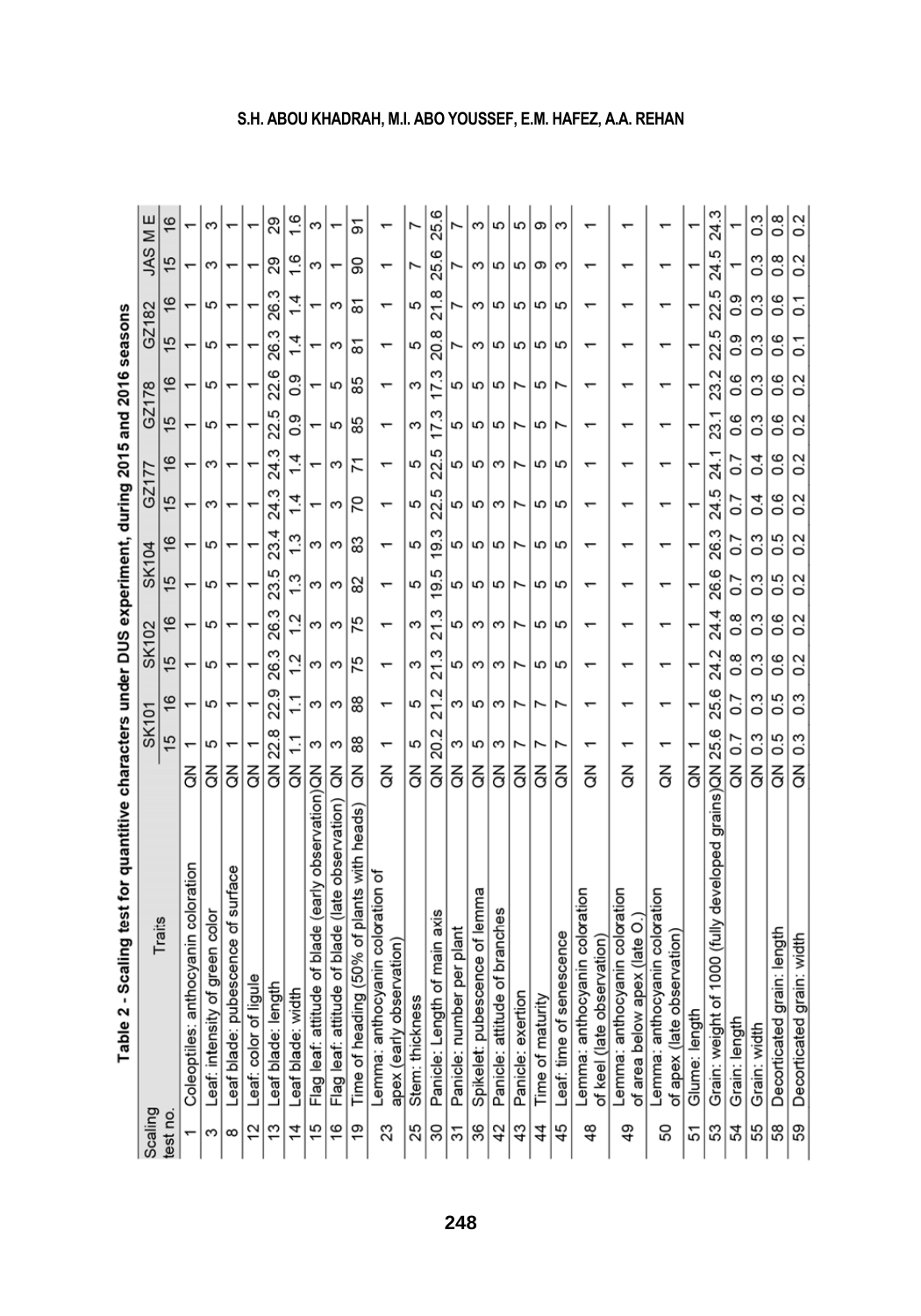|                       | apie > - > calling test for PQ and QL under DDS experiment, during 2016 and 2016 and 2017 seasons |                        |     |   |       |   |       |   |                                                   |   |           |
|-----------------------|---------------------------------------------------------------------------------------------------|------------------------|-----|---|-------|---|-------|---|---------------------------------------------------|---|-----------|
| <b>Scaling Traits</b> |                                                                                                   |                        | GMS |   | EMRB1 |   | 10154 |   | SP 70                                             |   | Sakha 105 |
| test no               |                                                                                                   |                        |     |   |       |   |       |   | 2016 2017 2016 2017 2016 2017 2016 2017 2016 2017 |   |           |
| 2                     | Basal leaf: sheath color                                                                          | g                      |     |   |       |   |       |   |                                                   |   |           |
| 4                     | Leaf: anthocyanin coloration                                                                      | ಕ                      |     |   |       |   |       |   |                                                   |   |           |
| ဖ                     | Leaf sheath: anthocyanin coloration                                                               | ಕ                      |     |   |       |   |       |   |                                                   |   |           |
| တ                     | Leaf: anthocyanin coloration of auricles                                                          | ಕ                      |     |   |       |   |       |   |                                                   |   |           |
| $\overline{0}$        | Leaf: anthocyanin coloration of collar                                                            | ಕ                      |     |   |       |   |       |   |                                                   |   |           |
| 11                    | Leaf: shape of liqules                                                                            | g                      | s   | ω | ω     | S | ω     | s | w<br>ω                                            | ∾ | ω         |
| 12                    | Leaf: color of ligules                                                                            | g                      |     |   |       |   |       |   |                                                   |   |           |
| 17                    | Culm: habit                                                                                       | q                      |     |   |       |   |       |   |                                                   |   |           |
| 20                    | Male sterility                                                                                    | g                      | ∾   | ω |       | ᡪ | ᡪ     |   |                                                   |   |           |
| 21                    | Lemma: anthocyanin coloration of<br>keel (E.r observation)                                        | $\breve{\vec{\sigma}}$ |     |   |       |   |       |   |                                                   |   |           |
| 22                    | Lemma: anthocyanin colorationof area below apex                                                   | $\frac{2}{\sigma}$     |     |   |       |   |       |   |                                                   |   |           |
| 24                    | Spikelet: color of stigma                                                                         | g                      | ۳   |   | ω     | ω | ω     |   | ς<br>ς                                            |   |           |
| 27                    | Stem: anthocyanin coloration of nodes                                                             | ಕ                      |     |   |       |   |       |   |                                                   |   |           |
| 29                    | Stem: anthocyanin coloration of internodes                                                        | ಕ                      |     |   |       |   |       |   |                                                   |   |           |
| 32                    | Panicle: awns                                                                                     | ಕ                      |     |   |       |   |       |   |                                                   |   |           |
| 57                    | Spikelet: color of tip of lemma                                                                   | g                      |     |   |       |   |       |   |                                                   |   |           |
| 39                    | Panicle: attitude in relation to stem                                                             | q                      |     |   | Σ     | Σ | Σ     | Σ | Σ<br>Ν                                            | ∾ | ∾         |
| $\overline{40}$       | Panicle: presence of secondary branching                                                          | ಕ                      | თ   | თ | စာ    | თ | စာ    | თ | စာ<br>თ                                           | თ | စာ        |
| 41                    | Panicle: type of secondary branching                                                              | g                      |     |   |       |   |       |   |                                                   |   |           |
| 46                    | Lemma: color                                                                                      | g                      |     |   |       |   |       |   |                                                   |   |           |
| 47                    | Lemma: ornamentation                                                                              | g                      |     |   |       |   |       |   |                                                   |   |           |
| 52                    | Glume: color                                                                                      | g                      |     |   |       |   |       |   |                                                   | Ν | Ν         |
| 80                    | Decorticated grain: shape (in lateral view)                                                       | g                      | ω   | s | ω     | S | 2     | ຼ | 4<br>4                                            | 4 | 4         |
| 61                    | Decorticated grain: color                                                                         | g                      |     |   |       |   |       |   |                                                   | 3 | w         |
|                       |                                                                                                   |                        |     |   |       |   |       |   |                                                   |   |           |

Truck **DNO DIR** ā န့ ś Ì, ò Table 2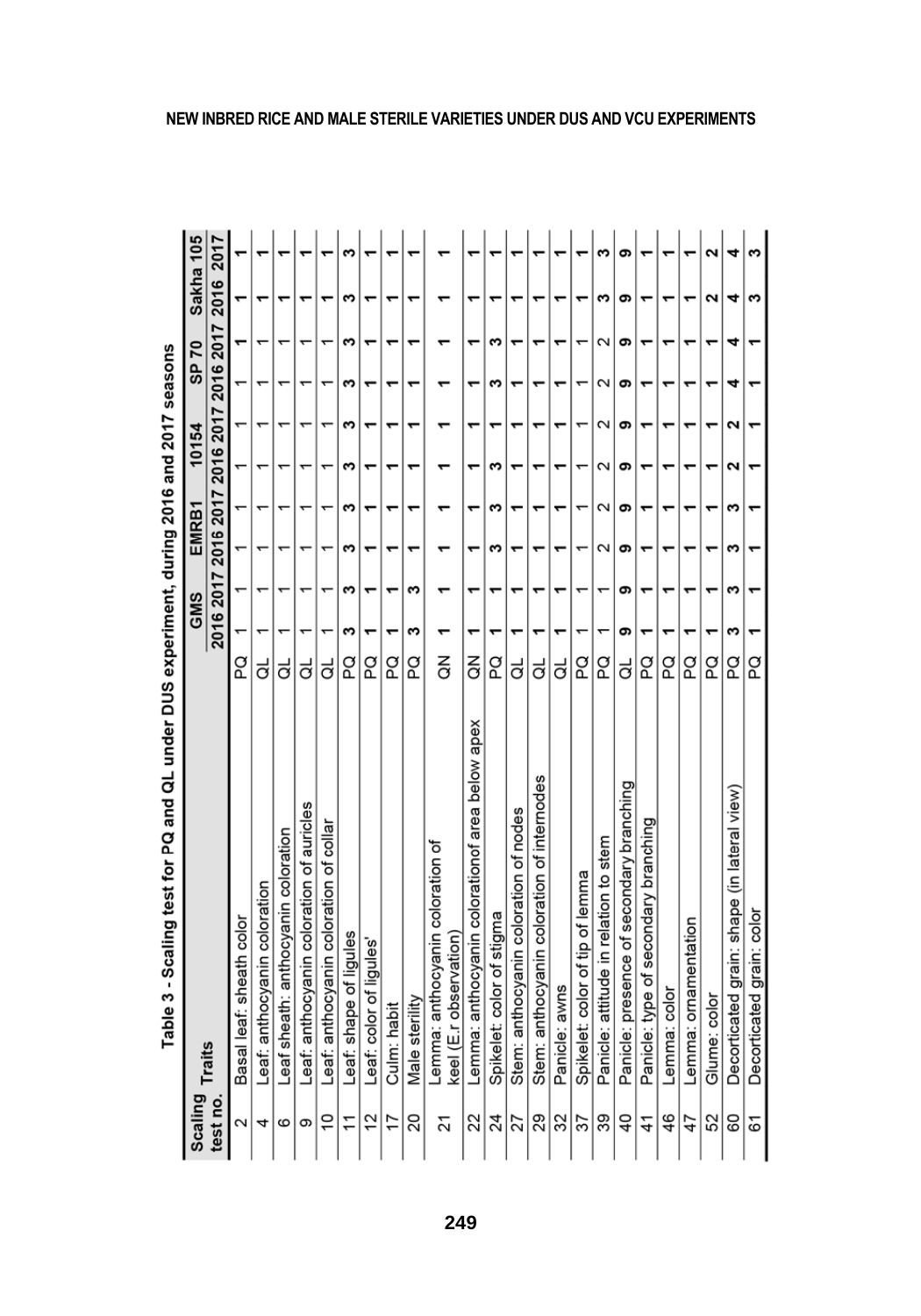|                | Table 4 - Scaling test for quantitive characters under DUS experiment, during 2016 and 2017 seasons |   |             |            |            |            |       |                  |            |                  |           |   |
|----------------|-----------------------------------------------------------------------------------------------------|---|-------------|------------|------------|------------|-------|------------------|------------|------------------|-----------|---|
|                | <b>Scaling<sub>Traits</sub></b>                                                                     |   | <b>GMS</b>  |            | EMrB1      |            | LINE7 |                  | LINE2      |                  | Sakha 105 |   |
| est no.        |                                                                                                     |   | 16          | 17         | 16         | 17         | 16    | 17               | 16         | 17               | 16        |   |
|                | Coleoptiles: anthocyanin coloration                                                                 | る |             |            |            |            |       |                  |            |                  |           |   |
| 3              | Leaf: intensity of green color                                                                      | る | s           | s          | S          | ω          | 5     |                  | 5          | 5                |           |   |
| $\infty$       | Leaf blade: pubescence of surface                                                                   | 중 | s           | ω          | <u> ဟ</u>  | 5          | ω     |                  | w          | w                |           |   |
| 12             | Leaf: color of ligule                                                                               | 중 |             |            |            |            |       |                  |            |                  |           |   |
| 13             | Leaf blade: length                                                                                  | 중 | 26.3        | 26.3       | 22.1       | 22.0       | 27.2  | 31.2             | 27.5       | 25.2             |           |   |
| $\frac{4}{3}$  | Leaf blade: width                                                                                   | る | 14          | $\ddot{ }$ | 11         | $\ddot{.}$ | 11    | 1.5              | 12         |                  | 5         | 5 |
| 15             | Flag leaf: attitude of blade (early observation)                                                    | る | s           | ω          | <b>S</b>   | 5          | ω     | s                | ω          | ω                | S         | ς |
| $\frac{6}{5}$  | Flag leaf: attitude of blade (late observation)                                                     | 중 | S           | S          | 5          | 5          | S     | S                | S          | S                | 5         | 5 |
| $\frac{6}{2}$  | Time of heading (50% of plants with heads)                                                          | る | 95          | 95         | ᡖ          | 92         | 95    | $\frac{8}{2}$    | န္တ        | 95               |           |   |
| 23             | Lemma: anthocyanin coloration of apex (early<br>observation                                         | 중 |             |            |            |            |       |                  |            |                  |           |   |
| 25             | Stem: thickness                                                                                     | る | s           | ω          | 5          | 5          | 5     | 5                | 5          | 5                | 5         | 5 |
| 30             | Panicle: length of main axis                                                                        | 중 | 19.3        | 19.4       | 21.2       | 21.3       | 20.1  | 21.5             | 19.3       | 24.1             | 5         | 5 |
| $\overline{3}$ | Panicle: number per plant                                                                           | る | s           | ω          | 5          | 5          | 5     | 5                | ω          | <b>S</b>         | S         | က |
| 36             | Spikelet: pubescence of lemma                                                                       | 중 | 5           | 5          | 5          | 5          | Z     | 5                | 5          | S                | 5         | 5 |
| 42             | Panicle: attitude of branches                                                                       | る |             |            | S          | ς          |       | S                |            |                  | S         | ω |
| 43             | Panicle: exertion                                                                                   | 중 |             |            | თ          | თ          | ω     | თ                | ω          | ω                | 5         | 5 |
| 4              | Time of maturity                                                                                    | 중 | r           |            | 5          | 5          | თ     | r                | თ          | თ                | თ         | თ |
| 45             | Leaf: time of senescence                                                                            | 중 | r           |            | <b>SC</b>  | <b>SC</b>  | Z     | 5                | <b>SC</b>  | ۴                | 5         | 5 |
| 48             | Lemma: anthocyanin coloration of keel (late<br>observation                                          | 중 |             |            |            |            |       |                  |            |                  |           |   |
| 49             | Lemma: anthocyanin coloration of area below<br>apex (late O.                                        | る |             |            |            |            |       |                  |            |                  |           |   |
| 50             | Lemma: anthocyanin coloration of apex (late<br>observation                                          | 중 |             |            |            |            | ᠇     |                  |            |                  |           |   |
| 51             | Glume: length                                                                                       | 중 | S           | S          | s          | s          | S     | s                | s          | S                | ω         | ω |
| 53             | Grain: weight of 1000 (fully developed grains)                                                      | 중 | 22.5        | 22.5       | 22.5       | 22.4       | 28.2  | 30.1             | 27.1       | 29.8             | 5         | 5 |
| 54             | Grain: length                                                                                       | 중 | <b>e</b> :0 | °0.        | 5.0        | 5.0        | 50    | 9.6              | 9.6        | $\overline{0}$   | 5         | 5 |
| 55             | Grain: width                                                                                        | 중 | 3           | $\ddot{0}$ | <b>C:0</b> | $\ddot{0}$ | 0.5   | 0.3              | <b>C:0</b> | <b>C.O</b>       | 5         | 5 |
| 58             | Decorticated grain: length                                                                          | る | <b>9.0</b>  | 0.6        | <b>G.5</b> | <b>0.6</b> | 0.5   | <b>.5</b>        | 0.5        | 0.5              | 5         | 5 |
| 59             | Decorticated grain: width                                                                           | 중 | ្ច          | 2          | <b>C:0</b> | 0.3        | 0.3   | $\overline{0.2}$ | 0.2        | $\overline{0}$ . | 5         | 5 |

## **S.H. ABOU KHADRAH, M.I. ABO YOUSSEF, E.M. HAFEZ, A.A. REHAN**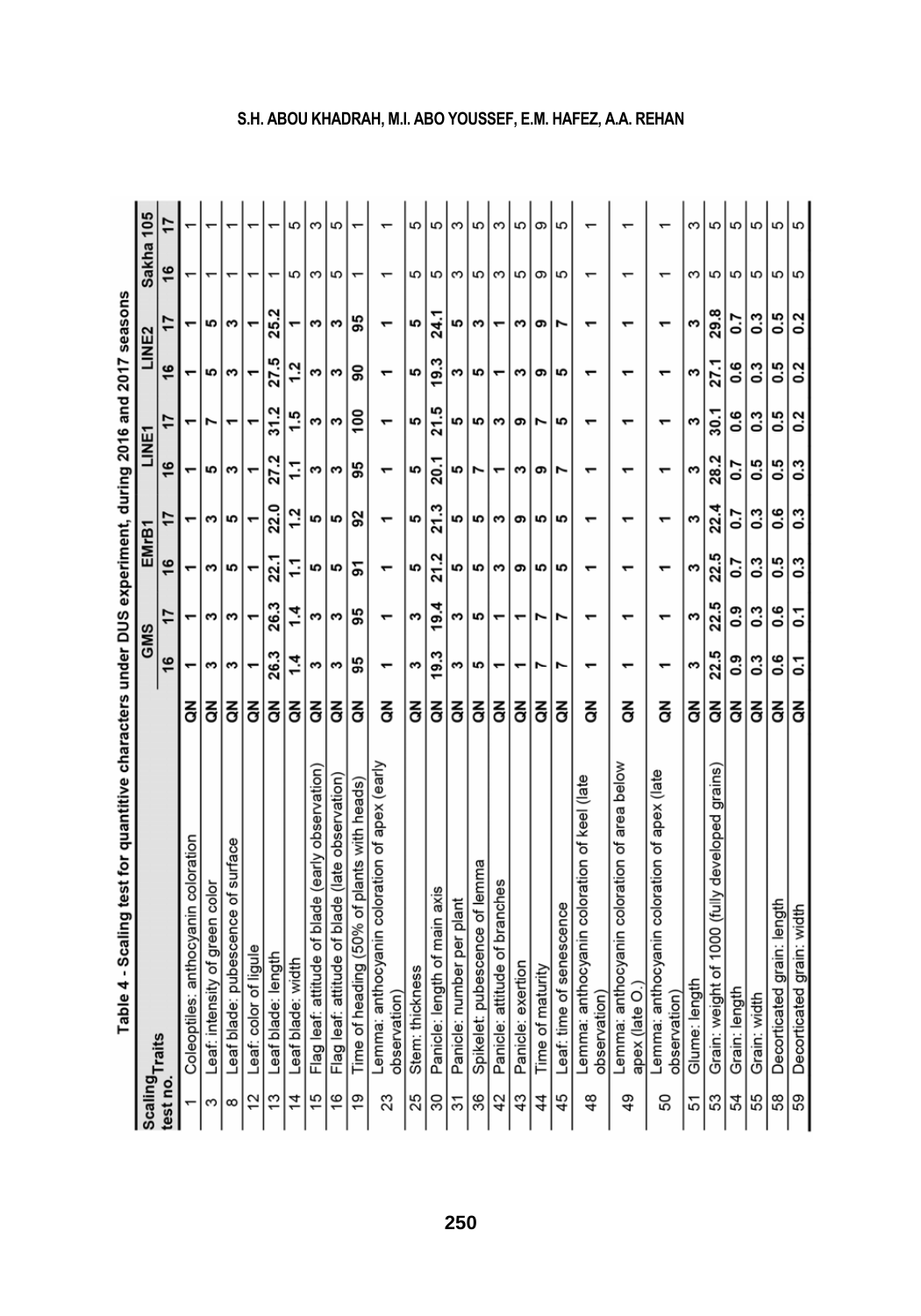The expression of a characteristic or several characteristics of a variety may be affected by factors, such as pests and disease, chemical treatment (*e.g.* growth retardants or pesticides), effects of tissue culture, different rootstocks, scions taken from different growth phases of a tree, etc. In some cases (*e.g.* disease resistance), reaction to certain factors is intentionally used as characteristic in the DUS examination. However, where the factor is not intended for DUS examination, it is important that it's influence does not distort the DUS examination. Ramalingam *et al.* (1992), Gharib *et al.* (2016) and Hafez and Abdelaal (2015) found that the mode of gene action of the two restorer genes for CMS - WA varied with one of the two genes having stronger action than the other. Certain crosses should dominant epistasis, while, other should dominance.

For the EGMS lines, Virmani *et al.*, 2003 and Hafez *et al.* (2018) mentioned that the EGMS is composed of two major types: photo period sensitive genic male sterility (PGMS), which is responsive to variations in day length, and thermo sensitive genic male sterility (TGMS), which is caused temperature.

To enable the appropriate use of characteristics in DUS testing, it's important to understand the different ways in which characteristics can be expressed. The following section identifies the different types of expression and considers their application in DUS testing (Hafez and Farig, 2019).

## **Evaluating the materials under VCU experiment**

The planting method play importing role in gene (s) expression for rice plant, where the rice growth rate, tilliring ability, plant height, panicle length, days to heading, days to maturity and grain yield/ hill were highly affected by planting method, because the transplanting method enhancement the growth rate, then recording the highest values for most of the studied characters under the VCU experiment, compared to drill seeding method for the DUS experiment. The same results were obtained by Laary *et al*. (2012); Hafez and Gharib (2016); Hafez *et al.* (2019b). They mentioned that, among examined planting methods, the most consistent planting method and best in almost all examined parameters under individual years was the seedling transplanting method, followed by direct seed dibbling method.

In *Table 5*, the gene(s) expression for rice plant were highly affected by planting methods, especially for DUS test, where the transplanting method recorded the desirable values for the most studied characters; moreover, highly phenotype variance among the rice varieties were recorded, especial for no. of tillers/ hill, plant height, panicle length and grain yield (g/day). The results in *Table 6* showed the highly variance within the grain yield for the rice varieties, compared to the other rice variety; moreover, all the varieties recorded more than  $9.50(t/ha)$ , during both seasons (Hafez and Geries, 2018).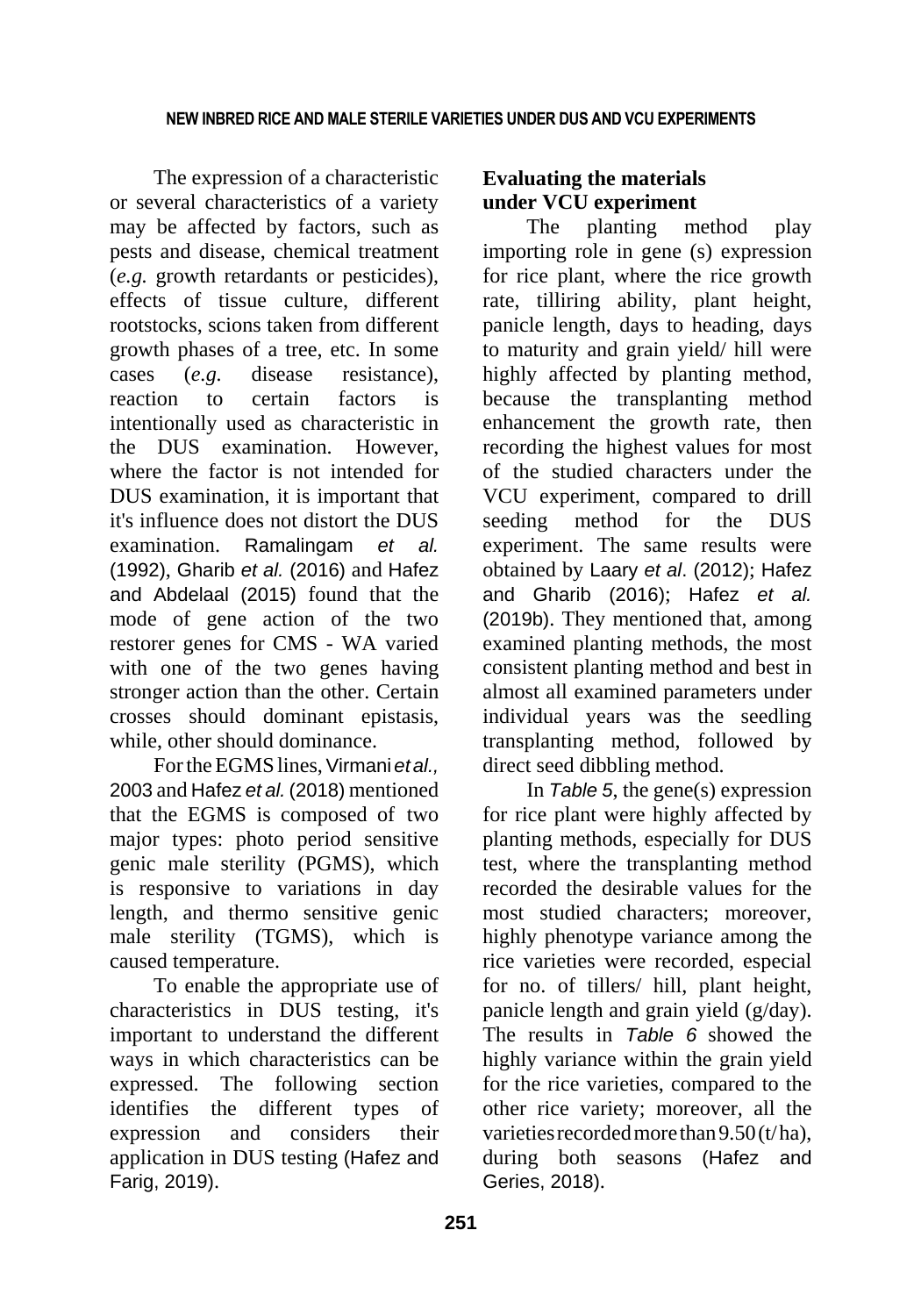|                     |          | Total | Plant height    |      |      | Panicle | No.of         |      |            | 1000-grain |           | Grain vield | Grain |             |
|---------------------|----------|-------|-----------------|------|------|---------|---------------|------|------------|------------|-----------|-------------|-------|-------------|
| Entries             | duration |       | $\epsilon$ m)   |      |      | length  | panicles/hill |      | weight (g) |            |           | (t/ha)      |       | yield / day |
|                     | 2015     | 2016  | 2015            | 2016 | 2015 | 2016    | 2015          | 2016 | 2015       | 2016       | 2015      | 2016        | 2015  | 2016        |
| Sakha 101           | 142      | 143   | 92              | 33   | 24.2 | 24.5    | 20.13         | 20.5 | 28.46      | 28.4       | 11.9      | 11.819      | 83.8  | 85.66       |
| Sakha 102           | 125      | 126   | 105             | 104  | 23.3 | 23.7    | 15.67         | 16.2 | 28.1       | 28         | 9.6       | 9.833       | 76.8  | 75.3        |
| Sakha 104           | 135      | 133   | 107             | 106  | 22.5 | 22.3    | 19.71         | 19.8 | 27.1       | 27.5       | 10.42     | 10.628      | 84.65 | 84.14       |
| Giza $177$          | 125      | 124   | $\overline{00}$ | ξ    | 23.5 | 23.7    | 16.71         | 15.4 | 27.15      | 28         | <u>ထိ</u> | 10.57       | 78.4  | 79.31       |
| Giza 178            | 135      | 134   | 99              | 88   | 23.3 | 23.5    | 19.29         | 21.3 | 22.41      | 22         | 10.71     | 10.939      | 79.36 | 81.14       |
| Giza182             | 125      | 126   | 95              | 95   | 25.8 | 25.2    | 18.78         | 19.3 | 24.6       | 25         | 9.523     | 10.351      | 76.18 | 75.74       |
| Egyptian<br>yasmine | 146      | 145   | 110             | 109  | 26.6 | 26.1    | 19.59         | 18.8 | 25.65      | 8          | 10.19     | 10.604      | 69.31 | 20          |
| Sig. at<br>0.05%    |          |       |                 |      |      |         |               |      |            |            |           |             |       |             |
| 0.01%               | 2.26     | 2.48  | 2.459           | 2.38 | 1.4  | 1.43    | 1.39          | 1.42 | 1.23       | 1.24       | 0.352     | 0.38        |       |             |
|                     | 3.25     | 4.88  | 4.401           | 4.67 | 2.75 | 2.77    | 2.8           | 2.83 | 2.46       | 2.47       | 0.612     | 0.75        |       |             |

| .<br>ا                   |
|--------------------------|
|                          |
|                          |
|                          |
|                          |
|                          |
|                          |
|                          |
|                          |
|                          |
|                          |
|                          |
|                          |
| Elli                     |
|                          |
|                          |
|                          |
|                          |
|                          |
|                          |
|                          |
|                          |
|                          |
|                          |
|                          |
|                          |
|                          |
|                          |
|                          |
|                          |
| $\overline{\phantom{a}}$ |
| :<br>ירו                 |
|                          |
|                          |
|                          |
|                          |
|                          |
|                          |
|                          |
|                          |
|                          |
|                          |
|                          |
|                          |
|                          |
|                          |
|                          |
|                          |
|                          |
|                          |
|                          |
|                          |
|                          |
|                          |
|                          |
|                          |
|                          |
|                          |
|                          |
|                          |
|                          |
|                          |
|                          |
|                          |
|                          |
|                          |
|                          |
|                          |
|                          |
|                          |
|                          |
|                          |
|                          |
|                          |
|                          |
|                          |
|                          |
|                          |
|                          |
|                          |
|                          |
|                          |
|                          |
|                          |
|                          |
|                          |
|                          |
|                          |
|                          |
|                          |
|                          |
|                          |
|                          |
|                          |
| =<br>Munici              |
|                          |
|                          |
|                          |
| ole 5                    |

| ֺ֚       |
|----------|
|          |
|          |
|          |
|          |
|          |
|          |
|          |
|          |
|          |
|          |
|          |
|          |
|          |
|          |
|          |
|          |
|          |
|          |
|          |
| $\vdots$ |
|          |
|          |
|          |
| i<br>l   |
|          |

| Table 6 - Mean performance for some characters of some rice varieties under VCU experiment, during 2016 and 2017 seasons |                                                                     |              |      |                                         |           |         |                   |          |               |                  |            |            |               |           |               |              |
|--------------------------------------------------------------------------------------------------------------------------|---------------------------------------------------------------------|--------------|------|-----------------------------------------|-----------|---------|-------------------|----------|---------------|------------------|------------|------------|---------------|-----------|---------------|--------------|
|                                                                                                                          |                                                                     | <b>Total</b> |      | Plant height                            |           | Panicle |                   | Seed set | No.of         |                  |            | 1000-grain | Grain yield   |           | Grain yield/  |              |
| <b>Entries</b>                                                                                                           | duration                                                            |              |      | $\epsilon$ m                            | length    |         |                   | bagged   | panicles/hill |                  | weight (g) |            | (t/ha)        |           | $\frac{2}{3}$ |              |
|                                                                                                                          |                                                                     |              |      | 2015 2016 2015 2016 2015 2016 2015 2016 |           |         |                   |          |               | 2015 2016        | 2015       | 2016       |               | 2015 2016 | 2015          | 2016         |
|                                                                                                                          | 134.0                                                               | 135.0        | 98.0 |                                         | 100.024.1 | 24.3    | 96.3              | 96.42    | 19.5          | $\frac{1}{20.0}$ | 29.70      | 29.50      | 11.895        | 11.980    | 88.77         | 88.74        |
|                                                                                                                          | 127.0                                                               | 127.0        | 95.0 | 96.0                                    | 23.5      | 23.4    | 94.0              | 94.25    | 19.0          | 19.50            | 28.75      | 29.00      | 11.070        | 11.292    | 87.17         | 88.91        |
| m                                                                                                                        | 119.0                                                               | 120.0        | 90.0 | 90.5                                    | 21.5      | 21.6    | 95.0              |          | 95.10 16.75   | 17.00            | 22.20      | 22.35      | 10.495 10.745 |           | 88.19         | 89.54        |
|                                                                                                                          | 119.0                                                               | 120.0        | 90.0 | 90.5                                    | 21.5      | 21.6    | 8                 | 8        | 16.75         | 17.0             | 22.20      | 22.35      | 8             | 8         | 8             | $\mathsf{S}$ |
| မာ                                                                                                                       | 133.0                                                               | 135.0        | 92.5 | 93.0                                    | 21.9      | 21.9    | $\overline{0}$ .0 | 0.00     | 18.0          | 17.50            | 23.33      | 23.11      | I             | ı         |               |              |
| Sig. at                                                                                                                  |                                                                     |              |      |                                         |           |         |                   |          |               |                  |            |            |               |           |               |              |
| 0.05% 1.002 1.076 0.9 0.9 1.2 1.23 1.56 0.940 1.057 0.673 0.725 1.701 1.188                                              |                                                                     |              |      |                                         |           |         |                   |          |               |                  |            |            |               |           |               |              |
| 0.01%                                                                                                                    | 1.318 1.416 1.2 1.1 2.4 2.45 2.7 2.70 1.237 1.391 0.886 0.954 2.240 |              |      |                                         |           |         |                   |          |               |                  |            |            |               | 1.564     |               |              |
|                                                                                                                          |                                                                     |              |      |                                         |           |         |                   |          |               |                  |            |            |               |           |               |              |

1 - GZ8564-SP-70; 2 - GZ10154; 3 - EGMS; 4 - EGMS; 5 - CMS.

## **S.H. ABOU KHADRAH, M.I. ABO YOUSSEF, E.M. HAFEZ, A.A. REHAN**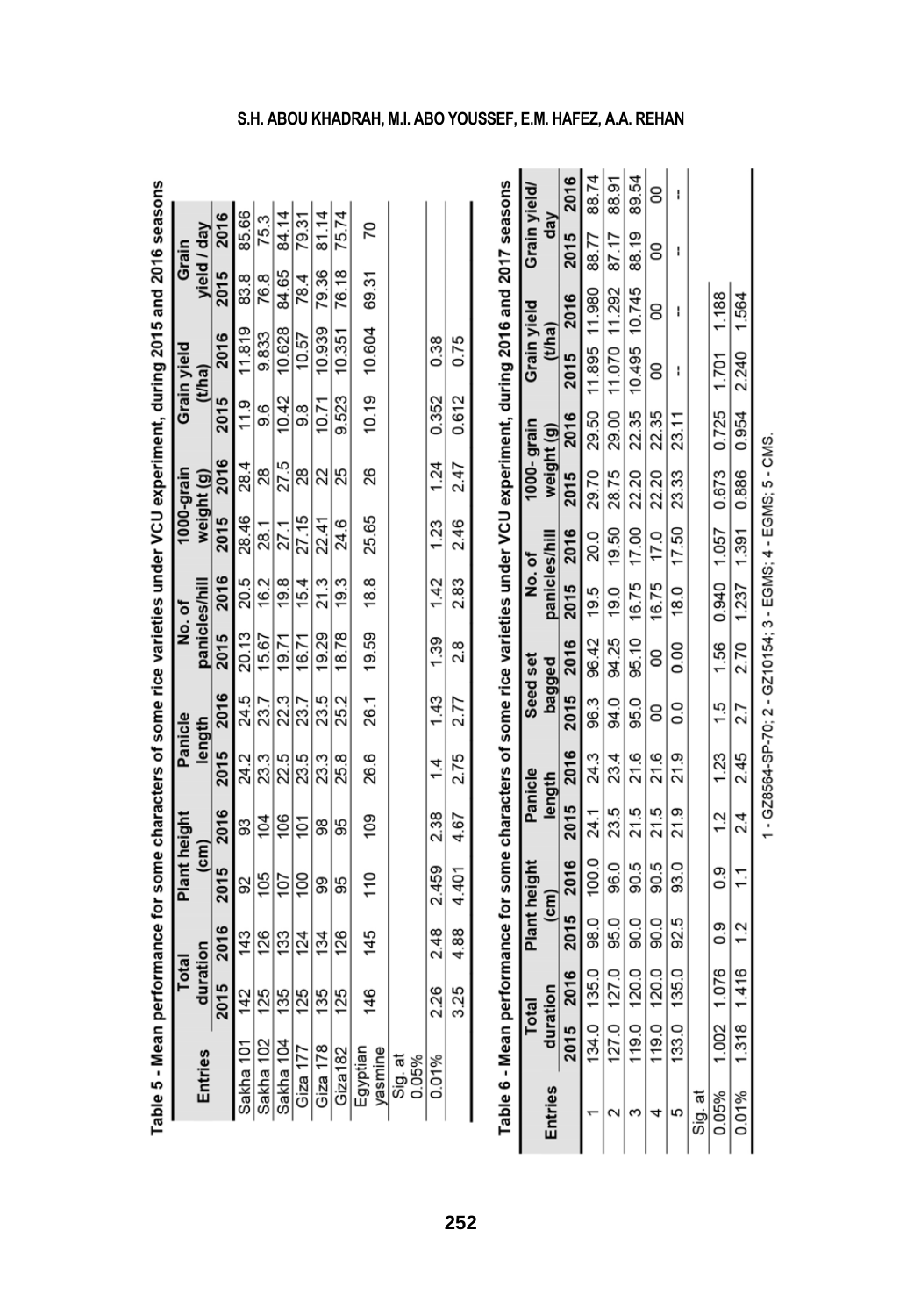### **NEW INBRED RICE AND MALE STERILE VARIETIES UNDER DUS AND VCU EXPERIMENTS**

That means the promising line GZ 10154 had the lowest gain yield (t/ha), compared to the promising line GZ 8564-Sp70, which recorded the highest grain yield (g/day). From these results could be concluded that the line GZ 8564-Sp70 and the seven cultivated varieties were accepted as a new rice release varieties, as well as the CMS line as a new female line, while the promising line GZ 10154 required to more recurrent selection to increase their uniformity and stabile and EGMS line recorded to evaluate under high temperature condition (Hafez and Badawy 2018).

## **CONCLUSIONS**

Regarding to quantities characteristics (QN), from 27 QN characters, the nine rice varieties recorded the same score for 20 characters; moreover, the rice varieties Sakha 101, Sakha 102, Sakha 104, Giza 177, Giza 178, Giza 182, Egyptian Yasmine and GZ 8564-Sp70 were similar in the score no. 1, 12, 23, 48, 49 and 50, while the promising line GZ 10154 was dissimilar in these scores during the two seasons, meaning that all these varieties were highly uniform and stability than the other promising, line GZ 10154. These results were conformed to VCU results, where the studied varieties recorded the highest grain yield/day. From these results could be concluded that all the varieties, except GZ 10154, was accepted as a new rice release variety, but the promising line GZ 10154

required to more recurrent selection to increase their uniform, as well as CMS line was accepted and could be evaluated under different conditions, but EGMS should be evaluated under heat stress conditions.

## **REFERENCES**

- **Gharib, H., Hafez, E. & El Sabagh, A. (2016).** Optimized potential of utilization efficiency and productivity in wheat by integrated chemical nitrogen fertilization and stimulative compounds. *Cercet.Agron. in Moldova*, 49(2): 5-20, DOI: 10.1515/ cerce-2016-0011
- **Gomez, K.A. & Gomez, A.A. (1984).** Statistical procedures for agricultural research. 2nd Edition, *John Wiley and Sons*, Inc. New York.
- **Hafez, E.M. & Kobata, T. (2012).** The effect of different nitrogen sources from urea and ammonium sulfate on the spikelet number in Egyptian spring wheat cultivars on well watered pot soils. *Plant Prod. Sci.,* 15(4): 332-338.
- **Hafez, E.M., Ragab, A.Y. & Kobata, T. (2014).** Water-use efficiency and ammonium-N source applied of wheat under irrigated and desiccated conditions. *Int.J. Plant Soil Sci.,* 3(10): 1302-1316, DOI: 10. 9734/IJPSS/2014/9075
- **Hafez, E. & Abou El-Hassan, W.H. (2015).** Nitrogen and water utilization efficiency of barley subjected to desiccated conditions in moderately salt-affected soil. *Egypt.J.Agron.,* 37(2): 231-249, DOI: 10.21608/ agro.2015.203
- **Hafez, E. & Abdelaal, K.A.A. (2015).** Impact of nitrogen fertilization levels on morphophysiological characters and yield quality of some maize hybrids (*Zea mays* L.). *Egypt.J. Agron.,* 37(1): 35-48, DOI:10.21608/ agro.2015.62